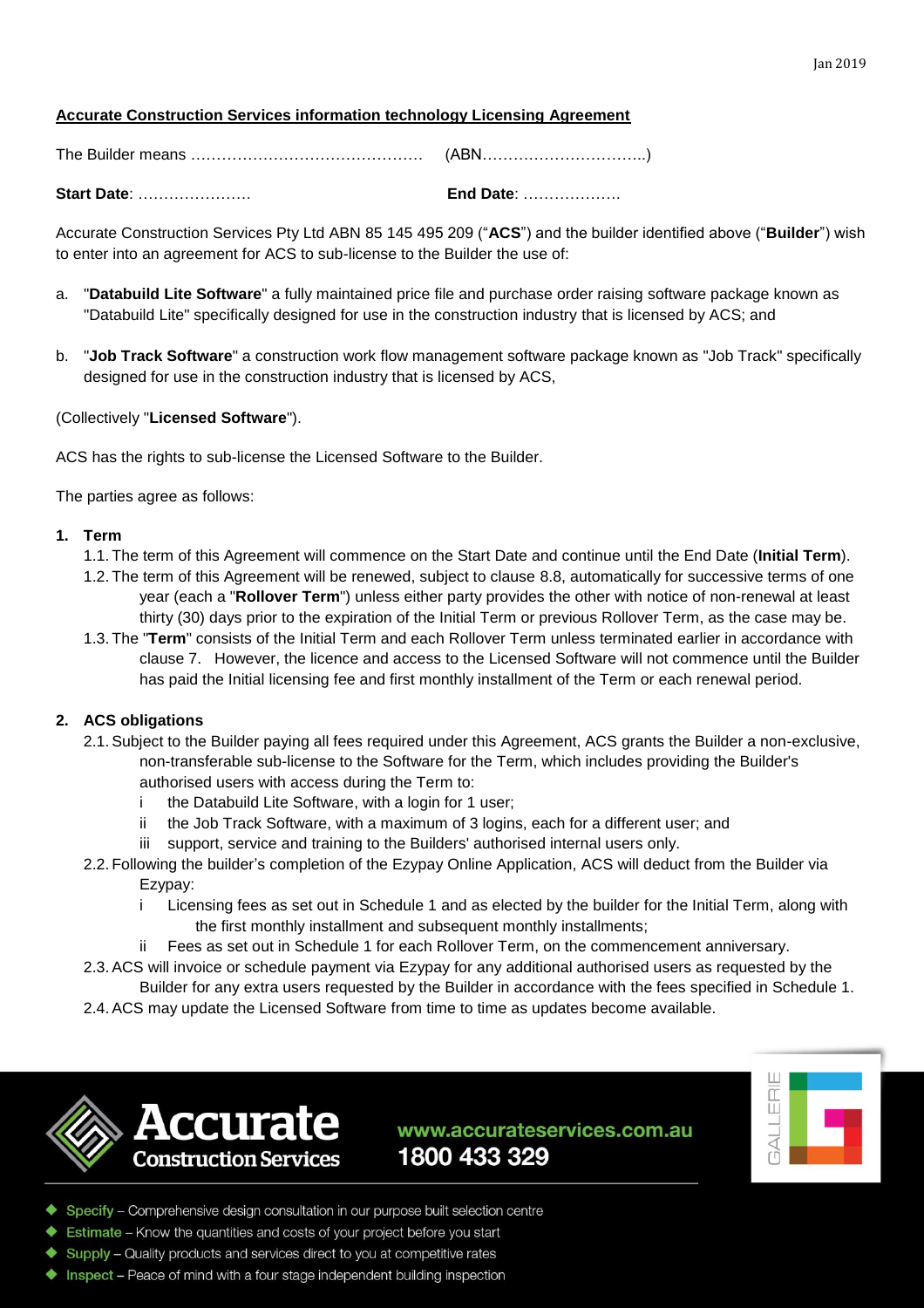# **3. Builder obligations**

3.1. The Builder acknowledges and understands that by completing the Ezypay Online Application, the Builder is agreeing to Ezypay deducting fees as specified in Schedule 1 when they fall due, being on the same day each month as the Builder's commencement date. The Builder must ensure adequate funds are available on the due date. The Builder acknowledges and understands that access to the Licensed Software is dependent on the payment of License fees. The builder undertakes a commitment of an initial 12 month Term, with a renewal of each anniversary period thereafter, unless advised 30 days prior to anniversary.

#### 3.2. The Builder:

- i acknowledges that all information contained in or produced by the Licensed Software, including but not limited to information about products, suppliers, prices and availability ("**ACS Data**"), other than data input by the Builder, is proprietary information that is confidential to ACS and is made available to the Builder solely through the Licensed Software for the purpose of generating cost estimates and purchase orders from participating suppliers ("**Approved Purpose**");
- ii agrees that all right, title and interest in and to the Licensed Software and ACS Data, and any content created or derived from any of the foregoing, is the exclusive property of ACS or its licensors;
- iii must not download, copy, store or share any ACS Data except for the limited Approved Purpose;
- iv must not use the Licensed Software to generate cost estimates or purchase orders other than for genuine transactions;
- v must not attempt to decompile, reverse-engineer, disassemble, attempt to derive source data, modify, or create derivative works of the ACS Data or the Licensed Software or any part of either of them.
- 3.3. The Licensed Software requires an internet connection in order to access the latest available ACS Data. The Builder is responsible for maintaining such an internet connection and all associated costs, including any data charges caused by use of the Licensed Software.
- 3.4. The Builder acknowledges the ACS Data and the Licensed Software is continually updated and requires constant maintenance (both scheduled and unscheduled) and may not be available at all times. While ACS will use reasonable endeavors to procure that the licensors of the Licensed Software will provide maintenance for the Software in accordance with the terms of the Databuild EULA and Jobtrack EULA, it is not (to the maximum extent permitted by law) liable to the Builder for any loss, damage or expense that the Builder may suffer or incur as a result of such maintenance (including the Builder's inability to access or use the Licensed Software during the conduct of such maintenance).

#### **4. Licence Terms**

- 4.1. The "End User License Agreement Databuild" document ("**Databuild EULA**") annexed to this Agreement (or otherwise provided to Builder on or around the time of this document), is hereby incorporated into this Agreement, and will apply to the Databuild Lite Software, subject to the following alterations:
	- i each reference to ITW Australia Pty Ltd (ACN 004 235 063) of 2-10 Nina Link, Dandenong South, Vic, 3175, Australia (or "ITW") will be taken to be a reference to ACS;
	- ii each reference to "the customer specified in Item 1 of Schedule 1" (or "Customer") will be taken to be a reference to the Builder; and
	- iii each reference to "the software described in Item 2 of Schedule 1" (or "Software") will be taken to be a reference to the Databuild Lite Software.





- ◆ Specify Comprehensive design consultation in our purpose built selection centre
- Estimate Know the quantities and costs of your project before you start
- Supply Quality products and services direct to you at competitive rates
- ◆ Inspect Peace of mind with a four stage independent building inspection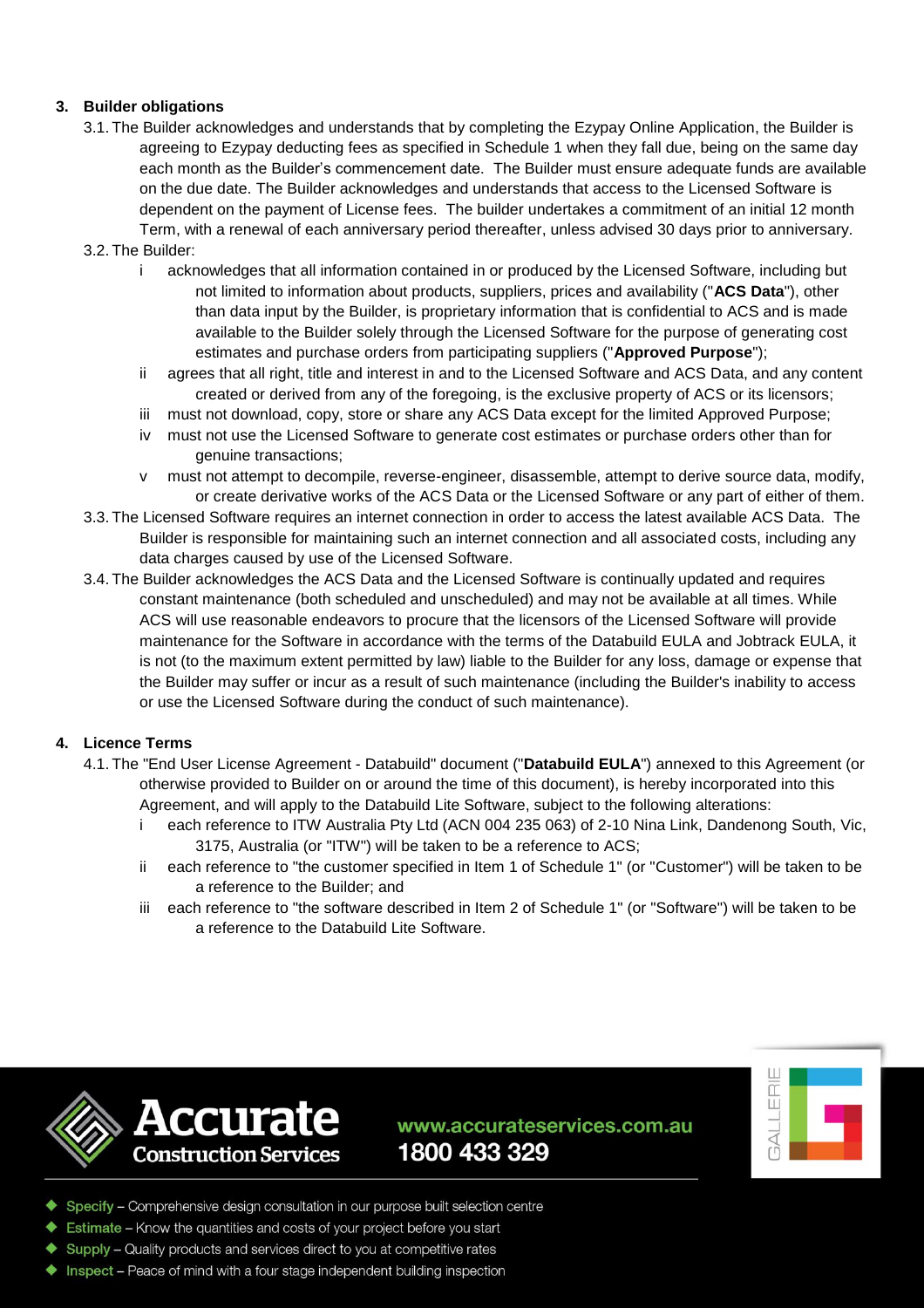- 4.2. The "SaaS Subscription Agreement for the Tech Creations Customer Relationship Management Platform" document ("**Jobtrack EULA**") that is made available to the Builder at the time of registering and or accessing the Jobtrack Software online is hereby incorporated into this Agreement, and will apply to the Jobtrack Software, subject to the following alterations:
	- i each reference to "Tech Creations Pty Ltd", "Tech Creations", "us" or "we" will be taken to be a reference to ACS; and
	- ii each reference to "you" is a reference to the Builder.
- 4.3. The terms of this document prevail over the terms of the Databuild EULA and Jobtrack EULA to the extent of any inconsistency.
- 4.4. The Builder indemnifies ACS for any loss, damage or expense suffered or incurred by ACS in connection with any claim by any person against ACS which is caused by the Builder's breach of this Agreement, including the Databuild EULA and Jobtrack EULA.

# **5. Force Majeure**

5.1.ACS will not be liable for any breach of contract due to any matter or thing beyond ACS's control (including but not limited to any fire, flood, earthquake, act of God, strike, lock out, work stoppage, war, riot or civil commotion, intervention of public authority, external infrastructure failure (including internet failure), explosion or accident).

# <span id="page-2-1"></span><span id="page-2-0"></span>**6. Confidentiality**

- 6.1. For the term of this Agreement and for a period of 3 years after, the parties will at all times keep confidential and not publish, disclose or permit access to any person or corporation, except with prior written approval of the other party, any information or knowledge in relation to the business or affairs of the other party, its staff, agents, customers, suppliers, products, price lists, commercial and business practices.
- 6.2. For the avoidance of doubt, all ACS Data is deemed to be confidential information of ACS for the purposes of clause [6.1.](#page-2-0) The Builder acknowledges and agrees that the ACS Data is confidential and of significant commercial value to ACS and that any unauthorised disclosure of the ACS Data would cause loss or damage to ACS and/or its related bodies corporate.
- 6.3. This clause [6](#page-2-1) applies to any confidential information disclosed or acquired whether before, on or after the date of this Agreement.
- 6.4. The Builder must, at its own cost, deliver to ACS (or, with prior written consent of ACS, destroy or erase) all confidential information of ACS, including the Licensed Software and ACS Data, in the possession, power or control of the Builder or its officers, employees, agents and representatives within 5 business days of ACS requesting the Builder to return (or destroy or erase) it. Returning, destroying or erasing confidential information does not release the Builder from its obligations under this clause [6.](#page-2-1)
- 6.5.Each party agrees to comply with all privacy laws, including those under the *Privacy Act 1988* (Cth), in relation to any personal information received from the other party and must only use such personal information for the purposes of exercising its rights and performing its obligations under this Agreement and for no other purpose.





- ◆ Specify Comprehensive design consultation in our purpose built selection centre
- Estimate Know the quantities and costs of your project before you start
- Supply Quality products and services direct to you at competitive rates
- Inspect Peace of mind with a four stage independent building inspection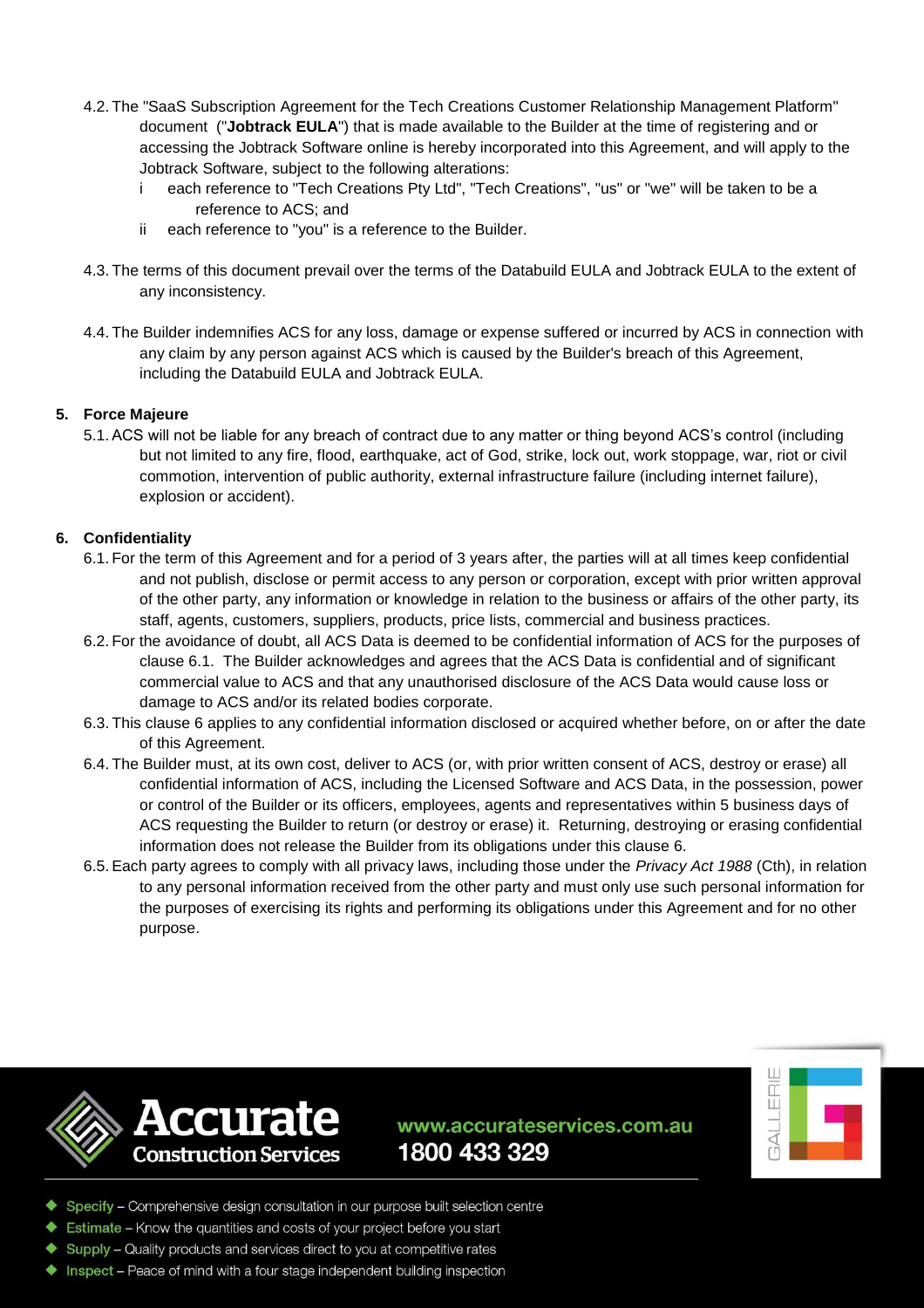# <span id="page-3-1"></span>**7. Termination**

- <span id="page-3-2"></span>7.1.Either party may immediately terminate this Agreement by providing the other party with written notice of termination, if the other party:
	- i commits a breach of this Agreement and fails to remedy such breach within 30 days of receiving notice requiring it to do so; or
	- ii enters or threatens to enter into bankruptcy, liquidation or any other form of insolvency, administration, management or receivership.
- 7.2. If the Builder falls in arrears with any outstanding debts owed to ACS or to any supplier engaged with the assistance of the Licensed Software, ACS may, in its discretion:
	- i suspend the Builder's access to the Licensed Software until ACS receives written confirmation the outstanding debts have been cleared; or
	- ii give notice to terminate this Agreement in accordance with clause [7.1.i.](#page-3-2)

# **8. Miscellaneous**

- 8.1. The Builder acknowledges and agrees that the Licensed Software and its content and related services are provided on an 'as is' and 'as available' basis and may not be accurate and up to date. The Builder acknowledges that the Licensed Software cannot be guaranteed to be error free and further acknowledge that the existence of any such errors will not constitute a breach of the Agreement.
- 8.2. To the fullest extent permitted by law, the Builder acknowledges that:
	- i ACS will not be liable to the Builder in contract, tort, law or otherwise for any special, indirect or consequential loss or damage of any nature whatsoever incurred by the Builder in connection with its use of the Licensed Software under this Agreement and no such loss may form part of any claim made against ACS by the Builder; and
	- ii the total cumulative liability of ACS for any claim by the Builder in connection with this Agreement will not exceed the value of the fees paid to ACS in respect of the 12-month period immediately preceding the date the relevant claim was made by the Builder.
- 8.3. To the full extent permitted under applicable law, ACS excludes all representations or warranties or conditions of any kind or nature whatsoever, other than those expressly set out in this Agreement.
- 8.4. Nothing in this Agreement is intended to exclude, restrict or modify the application of any applicable statutory warranties, guarantees and conditions under statute (including the Australian Consumer Law) which by law cannot be excluded. To the full extent permitted by law, ACS' liability for breach of any term, condition, guarantee or warranty implied or imposed under any statute that cannot lawfully be excluded but which can be limited is limited to, at ACS's option, supplying the services again or to paying the cost of having the services supplied again; or in relation to any goods, to supplying the goods again or to paying the cost of having the goods supplied again.
- 8.5. If any supply made by ACS under or in connection with this Agreement is a taxable supply, the Builder must pay to ACS, in addition to any amount or consideration payable by the Builder in relation to that supply, the amount of any GST payable in respect of the taxable supply at the same time the consideration for the supply is payable.
- 8.6. This Agreement is governed by the laws of the State of Victoria and the Builder submits to the non-exclusive jurisdiction of the courts of that state.
- 8.7. This Agreement constitutes the entire agreement between the parties and supersedes all previous terms and conditions imposed by ACS.
- <span id="page-3-0"></span>8.8. The Agreement terms that apply in any Rollover Period may be amended by ACS if notified to the Builder at least 60 days before the start of that Rollover Period. Payment of the licensing fees by the Builder following receipt of such notice is deemed to be acceptance of the varied terms.





- Specify Comprehensive design consultation in our purpose built selection centre
- Estimate Know the quantities and costs of your project before you start
- Supply Quality products and services direct to you at competitive rates
- Inspect Peace of mind with a four stage independent building inspection